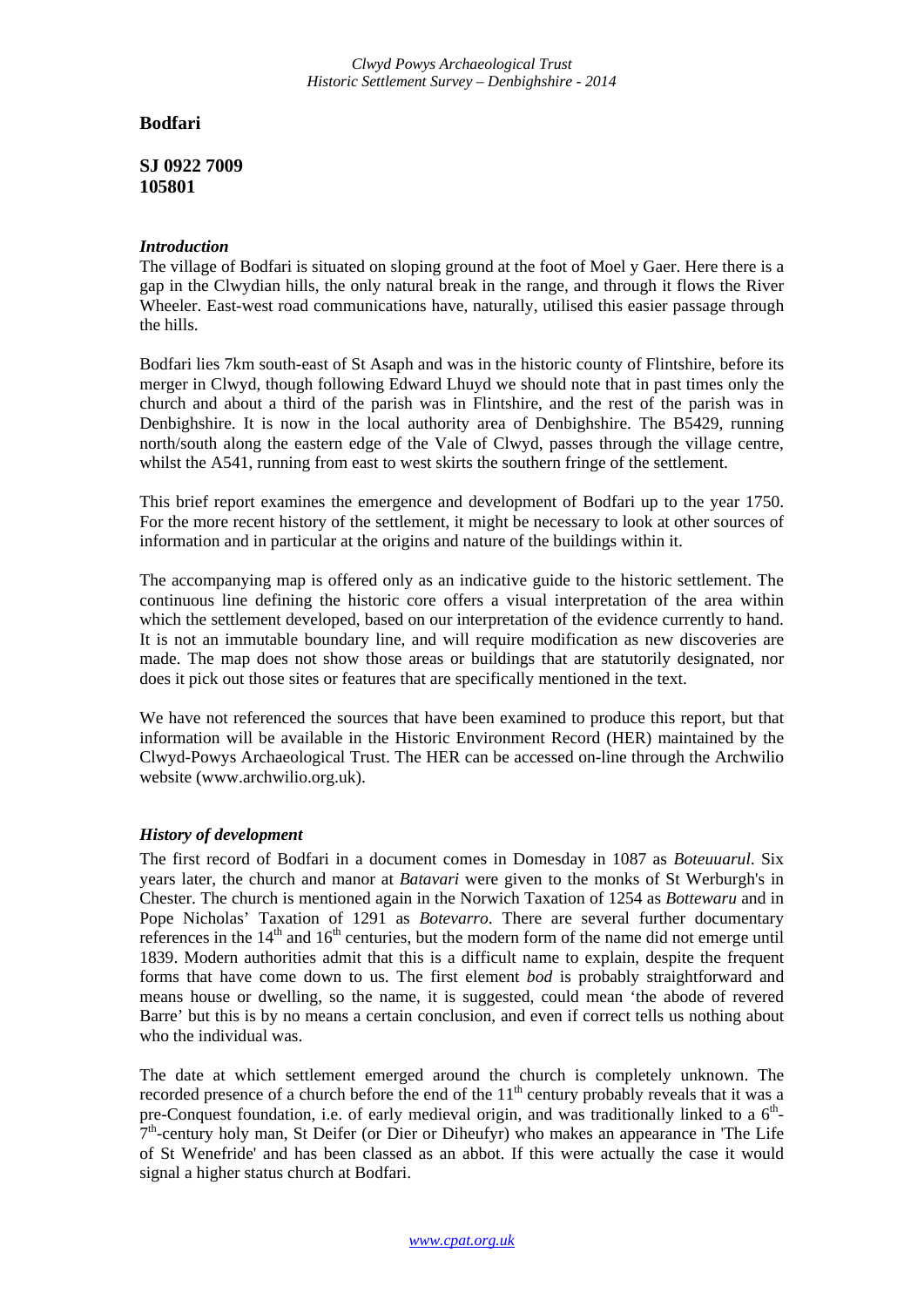Much time could have elapsed before dwellings developed around the church, and the size of the village at Bodfari in the Middle Ages, assuming there was one, cannot be determined.

Even in the post-medieval period, it is not possible to establish the size of the village around the church. Edward Lhuyd's correspondent in the late  $17<sup>th</sup>$  century failed to record the number present, and estate maps from 1738 and the late  $18<sup>th</sup>$  century, the latter showing Bodfari with four dwellings around the church, present schematic pictures that are probably not accurate representations of the settlement at those times. Bodfari was on the itinerary of some antiquaries, but only because it was one of the reputed locations for the Roman centre of *Varis*. Thus Richard Fenton in 1808 briefly mentioned the village in his diary but expended much more ink on describing his unsuccessful search for *Varis* in the company of Sir Richard Colt Hoare.

The village does not appear to have grown much before the Tithe survey of 1845, when five or six houses were depicted on its map, nor has there been very much further expansion up to the present day. The plan of the roads and fields has hardly altered.

The village centre now consists of the church, a Public House, Tyddyn Llan farm, a rectory and a small number of houses, most of which appeared on  $19<sup>th</sup>$ -century maps. Some more modern housing and a school has been added on to the outer edges of the historic core of the settlement.

### *The heritage to 1750*

St Stephen's church (102172) has a late medieval western tower with Perpendicular bellchamber openings, a battered base and a battlemented parapet. The remainder of the church was rebuilt in 1864-5 replacing a whitewashed church with an undivided nave and chancel, a south aisle and timber arcade. The new building reputedly followed the plan of the old, but for the introduction of a chancel arch. Inside, the font is of the  $16<sup>th</sup>$  century, the altar table and pulpit are dated 1635 and there is a memorial to John Mostyn who died in 1671. The church stands in an elevated position, overlooking the village.

The churchyard (105818) has a faintly curving boundary on its south-western side, which may perhaps hint at a former circular shape, but otherwise has a rectilinear shape that in part is due to the local topography.

The site of Ffynnon Diefer, (102014) a holy well named after the reputed founder of the church, St Diefer, is no longer readily visible, and now lies in an area of wasteland south-east of the modern 'Ysgol Bodfari'. Mentioned in Edward Lhuyd's description of the parish at the very end of the  $17<sup>th</sup>$  century, the well was 100 metres or so south-west of the church and was stone-lined with steps leading to it.

Only two buildings other than the church are recorded in detail as being of any age. The Dinorben Arms (105819) nestling below the churchyard is a  $17<sup>th</sup>$ -century brick building that has been altered. The Old Rectory (105820) to the north-west of the church is late  $18<sup>th</sup>$ century. Hafod-tan-yr-eglwys, formerly known as Ty-gwyn and named as such on modern Ordnance Survey maps, lies immediately to the west of the churchyard and may have a mid-18<sup>th</sup>-century origin; it was termed a 'poor cottage' in 1843, but is now a fine Regency-style structure of presumably slightly later date.

Of the remainder of the buildings in the village, the following two are worthy of mention: Tyddynllan Farmhouse (105820) is also worth mentioning and is probably one of the buildings shown on the late  $18<sup>th</sup>$ -century estate map, referred to above. A watching brief in